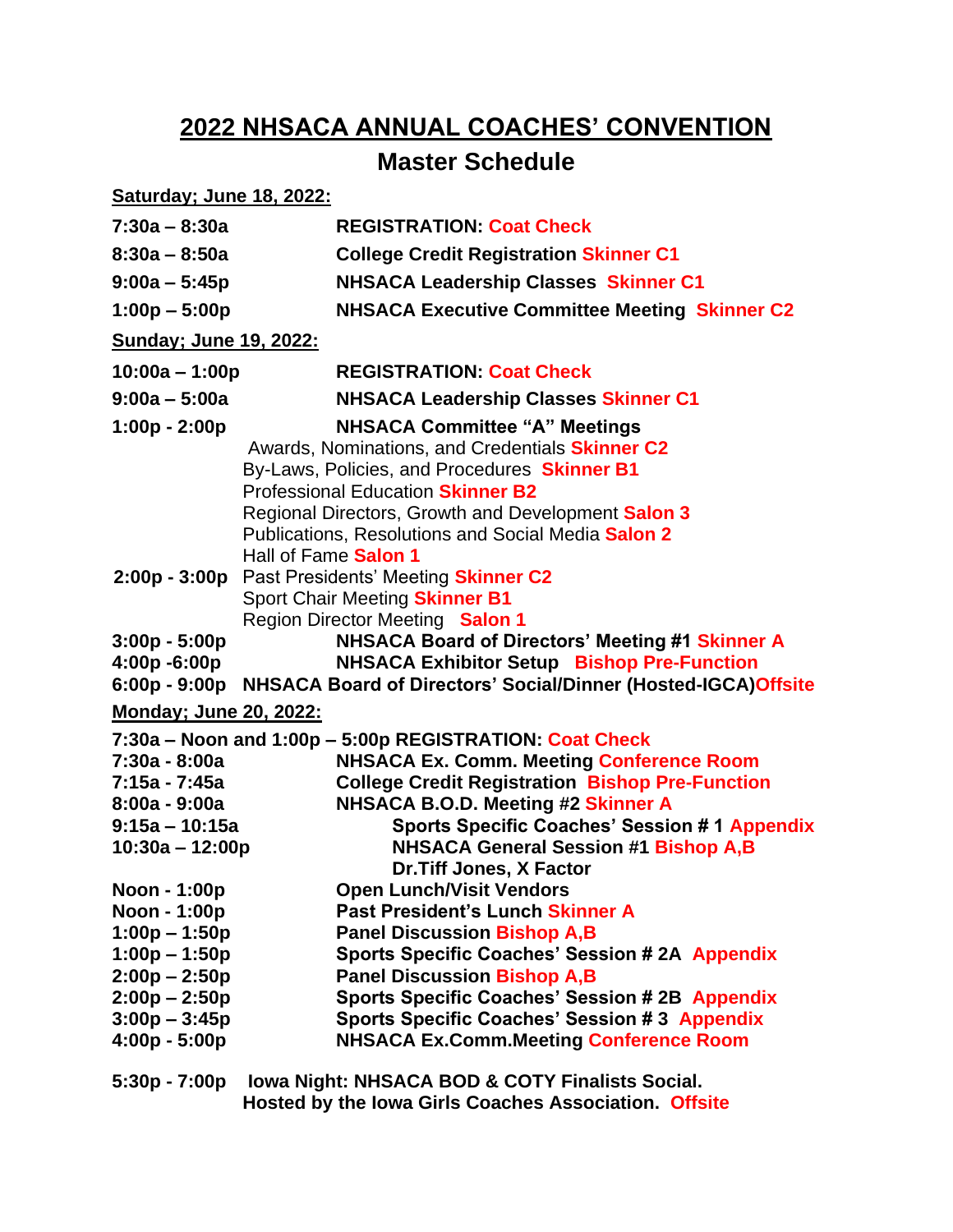**Tuesday; June 21, 2022:**

|                                                         | 7:30a – Noon and 1:00p – 3:00p REGISTRATION: Coat Check   |  |  |
|---------------------------------------------------------|-----------------------------------------------------------|--|--|
| $7:30a - 8:00a$                                         | NHSACA B.O.D. Meeting #3 Skinner A                        |  |  |
| 7:30a - 8:00a                                           | <b>College Credit Registration Bishop Pre-Function</b>    |  |  |
| $8:00a - 9:00a$                                         | <b>Iowa FCA Session Bishop A,B</b>                        |  |  |
| $9:15a - 10:15a$                                        | <b>NHSACA General Session #2</b>                          |  |  |
|                                                         | <b>Richelle Williams Bishop A,B</b>                       |  |  |
| $10:30a - 11:45a$                                       | <b>Panel Discussion Bishop A,B</b>                        |  |  |
| $10:30 - 12:00p$                                        | <b>State Executive Directors' Meeting Conference Room</b> |  |  |
| 11:45a - 1:00p                                          | <b>Open Lunch/Visit Vendors</b>                           |  |  |
| $1:00p - 2:00p$                                         | <b>General Session #3</b>                                 |  |  |
|                                                         | Sean Rogers Bishop A, B                                   |  |  |
| $2:0015p - 3:15p$                                       | <b>Panel Discussion Bishop A,B</b>                        |  |  |
| $3:30p - 4:30p$                                         | <b>Sports Specific Coaches' Session #4 Appendix</b>       |  |  |
| $5:00p - 6:00p$                                         | <b>Hall of Fame Social Bishop C</b>                       |  |  |
| $6:00p-8:30p$                                           | Hall of Fame Induction Banquet Bishop A, B, C             |  |  |
| Wednesday; June 22, 2022:                               |                                                           |  |  |
| 7:30a – Noon and 1:00p – 5:00p REGISTRATION: Coat Check |                                                           |  |  |

**7:30a - 8:00a NHSACA Executive Committee Meeting Conference Rm 7:30a - 8:00a College Credit Registration Bishop Pre-Function 8:00a - 9:00a NHSACA B.O.D. Meeting #4 Skinner A 9:15a – 10:15a Gipper "Social Media" Session #5 Bishop A,B 10:30a – 12:00p NHSACA General Session #4 Urban Dreams Bishop A,B Noon - 1:00p Open Lunch/Visit Vendors 1:00p – 1:50p Sports Specific Coaches' Session # 6 Appendix 2:00p – 2:50p Sports Specific Coaches' Session # 7 Appendix 3:00p-3:30p Wrap-up sessions with Sport Chairs Appendix 4:30p - 5:30p Coach of the Year Social Bishop C 5:30p-8:30p Coach of the Year Awards Banquet Bishop A,B,C**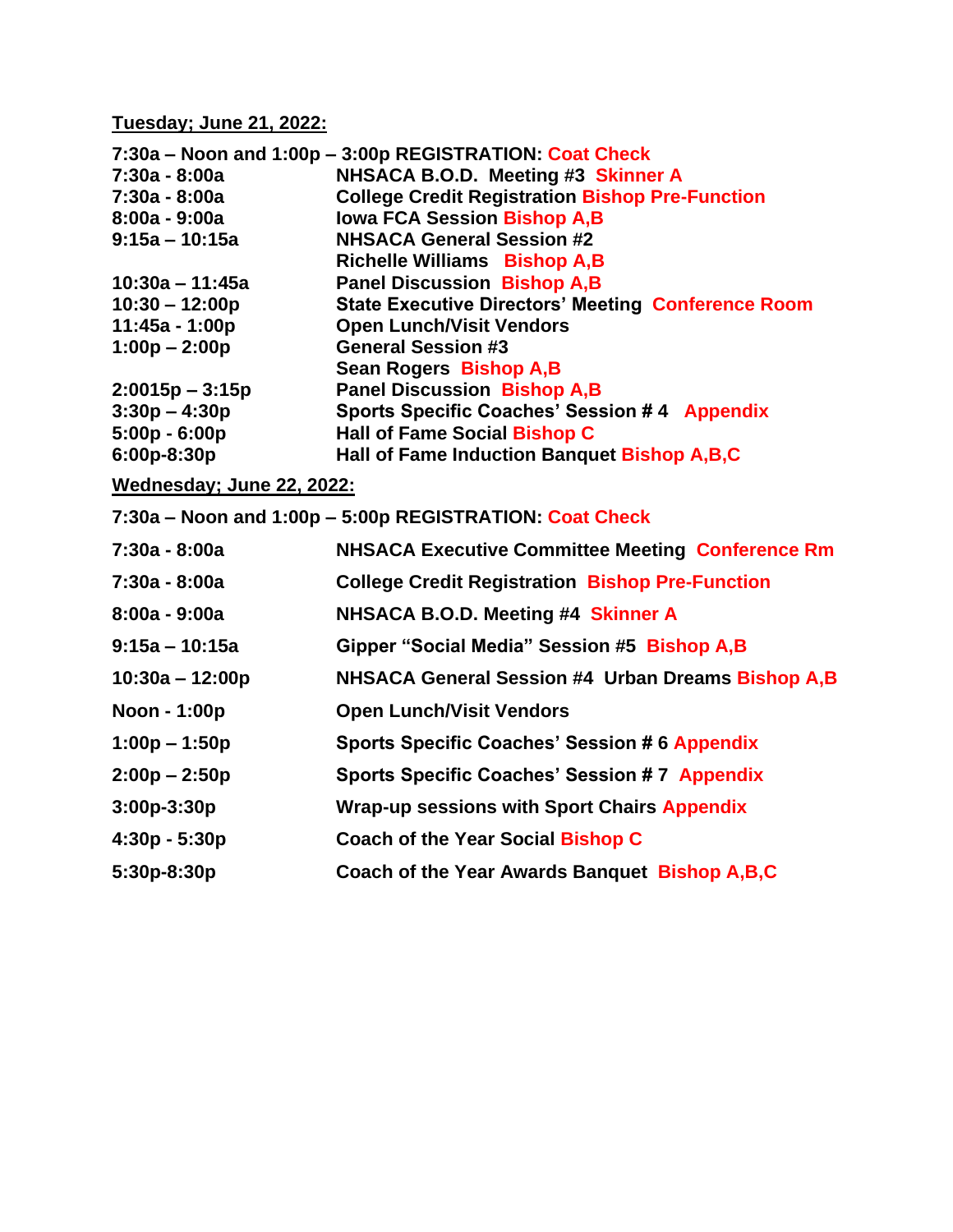**Thursday; June 23, 2022**

**8:00a-10:00a NHSACA Executive Committee Meeting Conference Rm**

### **"A Groups" for Sport Specific Sessions for Monday:**

**Girls' Assistant Coach Salon 2 Wrestling Polk County Baseball Skinner B-2 Soccer Skinner C-1 Tennis Altoona Golf Skinner C-2**

**Athletic Director Salon 3 Boys' Assistant Coach Salon 2**

#### **"B Groups" for Sport Specific Sessions on Monday**

**Boys' Basketball Skinner A Girls' Basketball Skinner A Boys' Cross Country Skinner C-2 Girls' Cross Country Skinner C-2 Boys' Track and Field Skinner C-1 Volleyball Skinner B-2 Softball Altoona**

**Special Sports Salon 3 Swimming and Diving Salon 1**